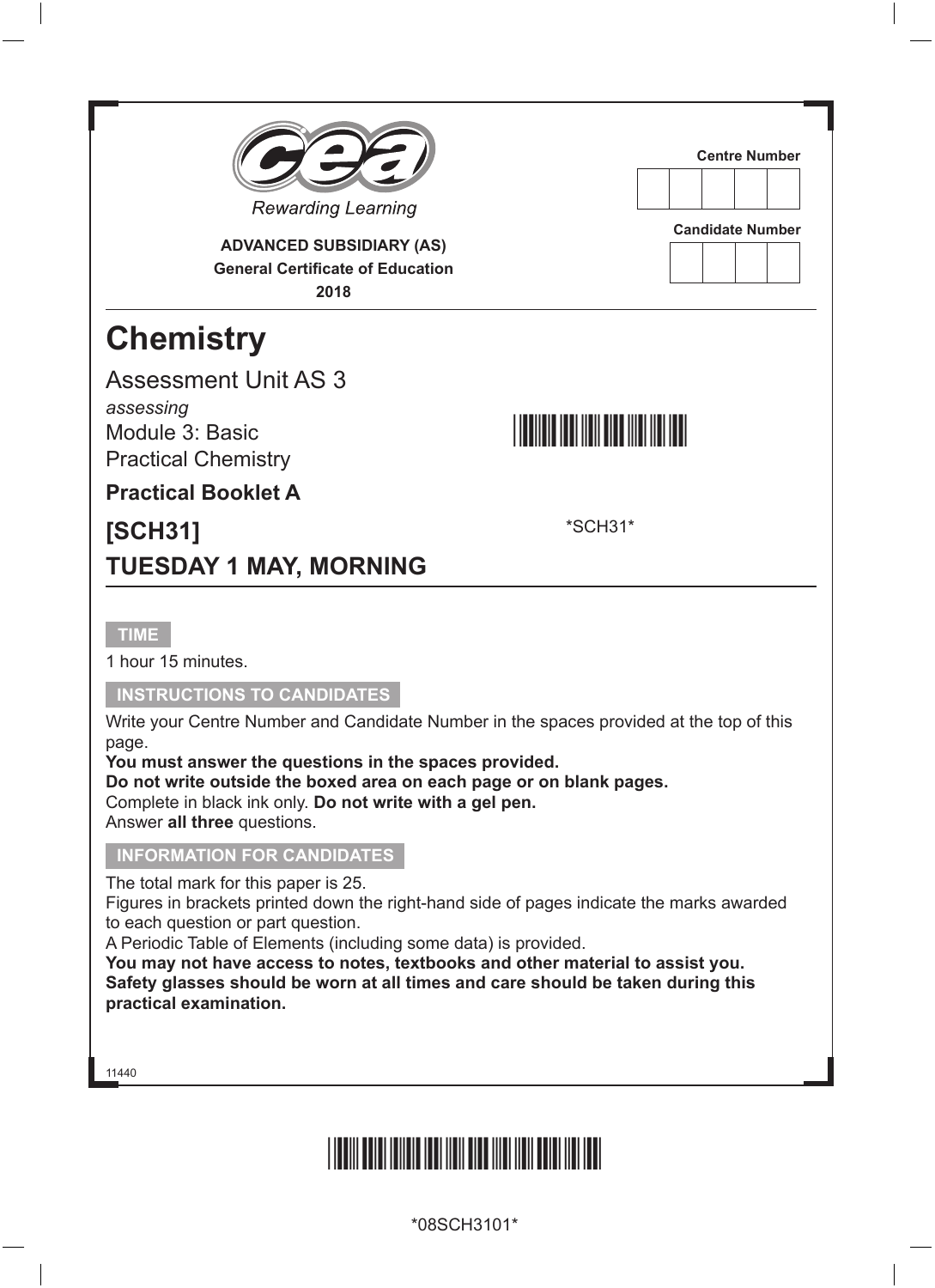B  $\sum_{n \text{ learning}}$ G.  $\widetilde{\mathcal{H}}$ B  $\mathcal{Z}$ G.  $\mathcal{D}$ G.  $\widetilde{\mathcal{H}}$ B.  $\mathbb{R}$ G. XI  $O$  $\mathcal{Z}$ G.  $\mathcal{Z}$ B. R G. R G.  $\widetilde{\mathcal{H}}$ B  $\mathfrak{D}$ G.  $\mathcal{L}$ G.  $\widetilde{\mathcal{H}}$ G.  $\mathcal{Z}$ B  $\mathcal{L}$ G.  $\mathcal{Z}$  $O$  $\widetilde{\mathcal{H}}$  $O$  $\mathcal{Z}$ G.  $\widetilde{\mathcal{H}}$ G.  $\widetilde{\mathcal{L}}$ B

| 1 |  |  |  | You are provided with a compound, A. |  |
|---|--|--|--|--------------------------------------|--|
|---|--|--|--|--------------------------------------|--|

- **(a)** Why does the colour of **A** suggest it contains a Group I or Group II ion?
- $\sqrt{11}$

RD.

- **(b)** Perform a flame test on **A**. State the colour produced in the Bunsen flame.
- $[1]$
- **(c)** Add 2cm3 of dilute ethanoic acid to a test tube. Add one spatula measure of **A** and test the gas evolved with an appropriate reagent. Describe how you tested the gas and give the result.

[2]

11440



\*08SCH3102\*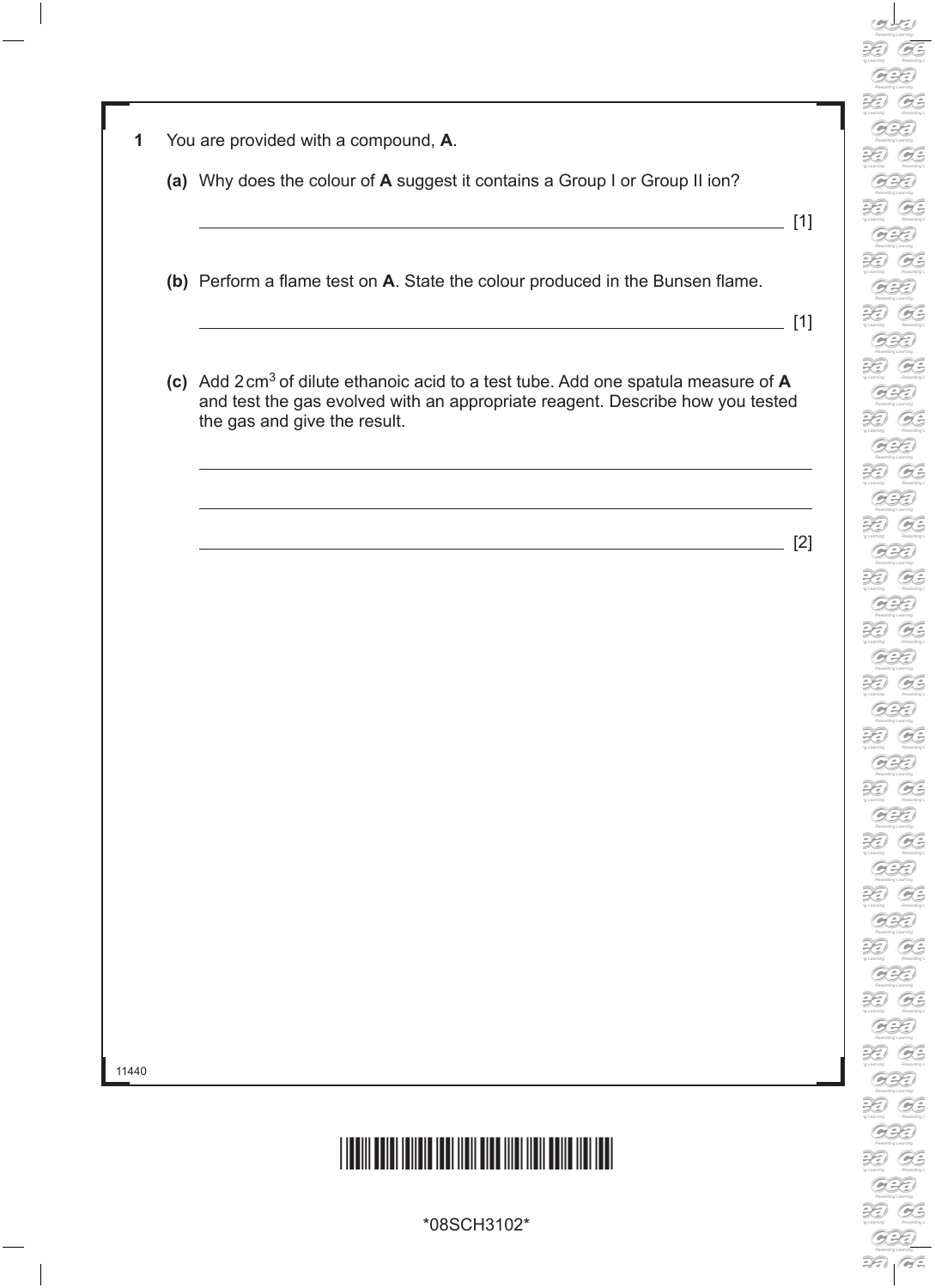| (d) Dissolve one spatula measure of $A$ in 10 cm <sup>3</sup> of deionised water in a small |
|---------------------------------------------------------------------------------------------|
| beaker.                                                                                     |

 **(i)** Transfer 1cm3 of the solution of **A** to a test tube. Add 5 drops of magnesium sulfate solution to the test tube and note any observations.

 $\sim$  [2]

 **(ii)** Add 1cm3 of dilute ethanoic acid to the test tube containing the mixture from **(d)(i)**. State **three** observations, apart from smell.

 **(iii)** Add 1cm3 of lead(II) nitrate solution to 1cm3 of the solution of **A** in a test tube. Note any observations.

 $\overline{\phantom{a}}$  [2]

[3]

**[Turn over**

## \*11. The control of the control of the control of the control of the control of the control of the control of t

\*08SCH3103\*

11440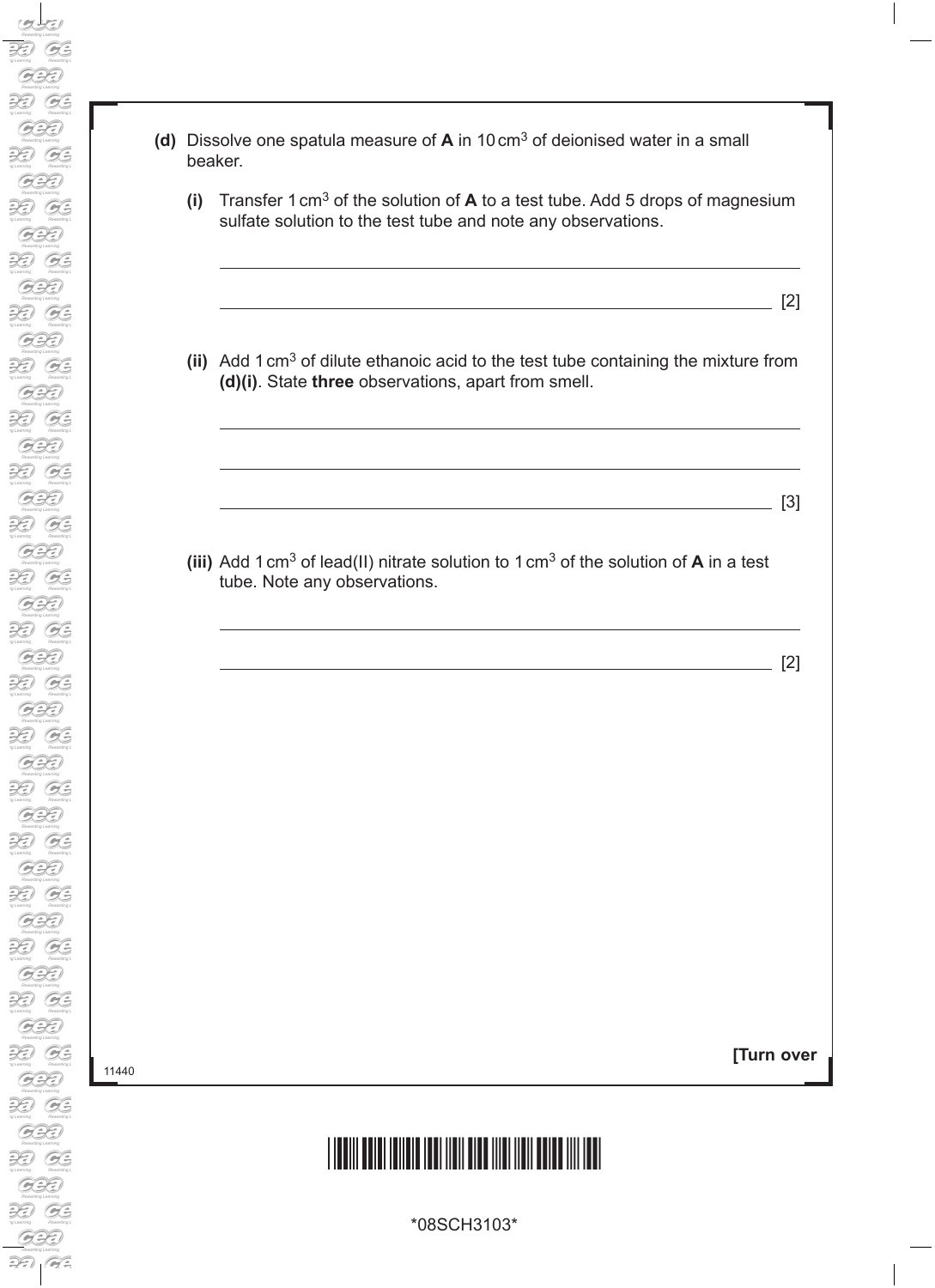RD.  $O$ R G. RD. G. RZ) G. R  $G^2$ XI G. R G. RD. **B** 3D G. XI  $O$ RD. G. 3D G. R G. R. G. XI G. XI G. RD.  $O$ R **B** R  $O$ 39  $O$ R G. R. G. R  $O$ 

- **2** You are provided with:
	- approximately 2.5g of zinc powder
	- a solution of copper(II) sulfate of concentration 0.5mol dm−<sup>3</sup>
	- **(a)** Follow the procedure below:
		- Use a measuring cylinder to transfer  $25 \text{ cm}^3$  of the copper(II) sulfate solution into a polystyrene cup held in a  $250 \text{ cm}^3$  beaker.
		- Measure the temperature of the copper(II) sulfate solution to the nearest 1°C. Start a stopclock. Repeat the temperature measurement after one minute and record these temperatures in the table below.
		- At exactly two minutes add the whole of the sample of zinc powder to the polystyrene cup and stir continuously with the thermometer.
		- Continue stirring with the thermometer and measure and record the temperature at the time intervals shown in the table below.

| time/min       | temperature/°C |
|----------------|----------------|
| 0              |                |
|                |                |
| $\overline{2}$ |                |
| 3              |                |
| 4              |                |
| 5              |                |
| 6              |                |
| 7              |                |
| Զ              |                |

[2]

**(b)** Filter the contents of the cup into a conical flask and record **one** observation each for the filtrate and for the residue.

[2]

11440



\*08SCH3104\*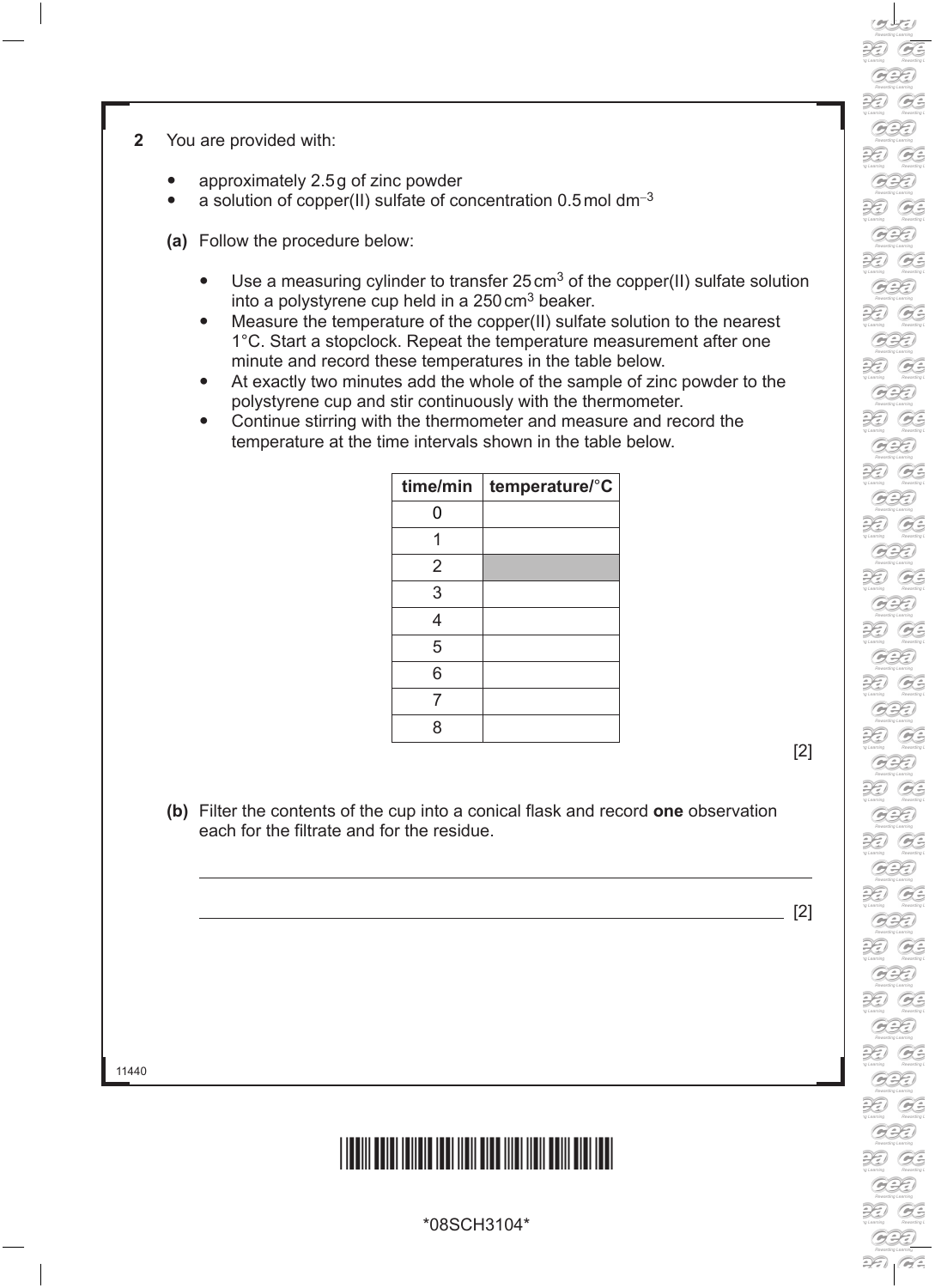- **3** You are provided with four colourless liquids, B, C, D and E. They may be acidic, alkaline or neutral. You are required to determine which solutions are acidic and investigate the reactivity of these solutions with magnesium.
	- **(a)** Add approximately 2cm3 of each liquid to four separate test tubes. Add four drops of Universal Indicator solution to each liquid and shake gently. Complete the table below.

| liquid | <b>Universal Indicator</b><br>colour | рH |
|--------|--------------------------------------|----|
|        |                                      |    |
|        |                                      |    |
|        |                                      |    |
|        |                                      |    |

**(b)** Add 5cm3 of each **acidic** liquid identified in **(a)** to separate test tubes.

 Add a 2cm strip of magnesium to each acidic liquid and time, to the nearest second, how long it takes for the strip of magnesium to completely react. In the space below draw an appropriate table and record your results.

11440

## \*11. The control of the control of the control of the control of the control of the control of the control of t

\*08SCH3105\*

[4]

[6]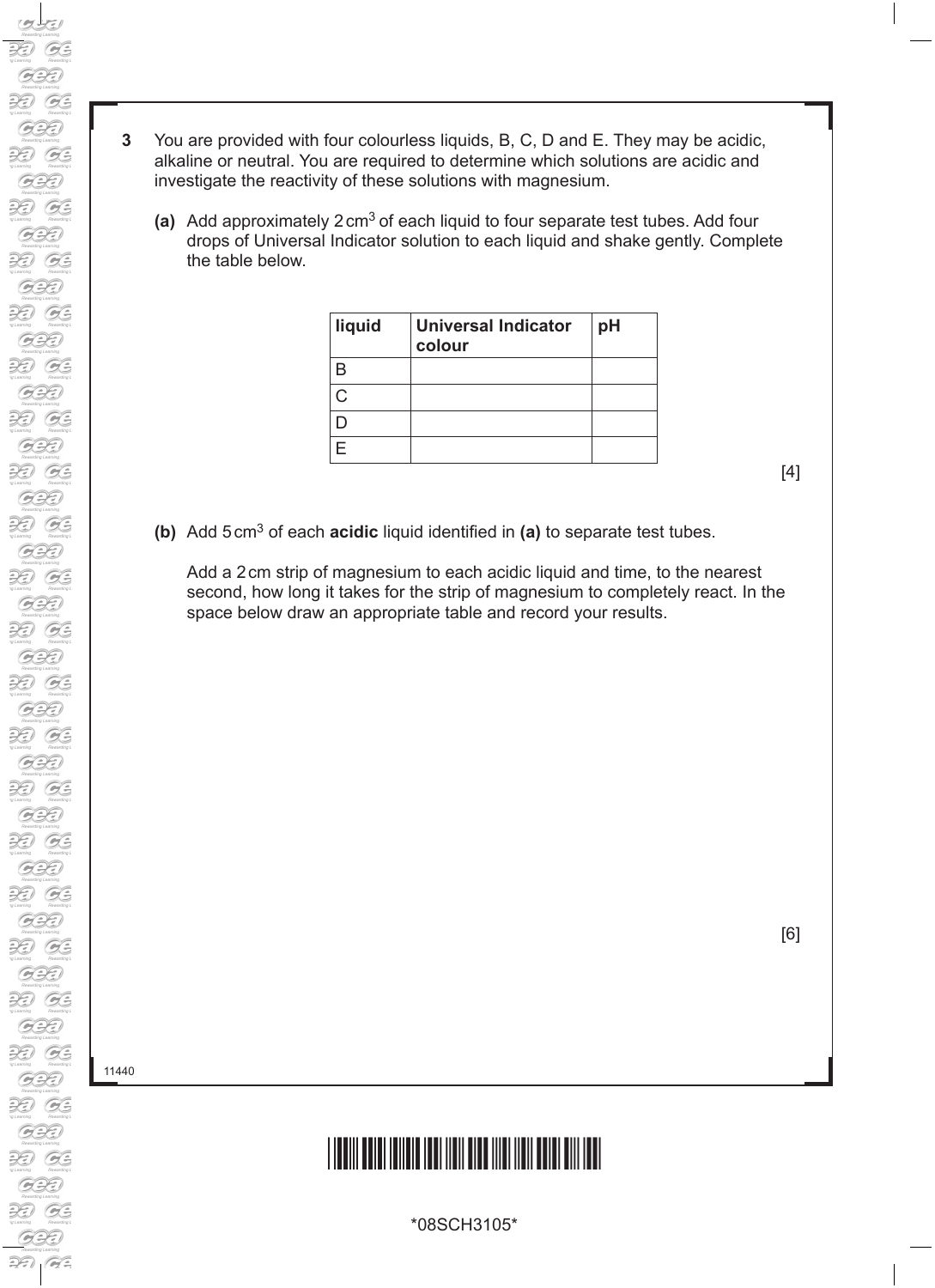## **THIS IS THE END OF THE QUESTION PAPER**



\*08SCH3106\*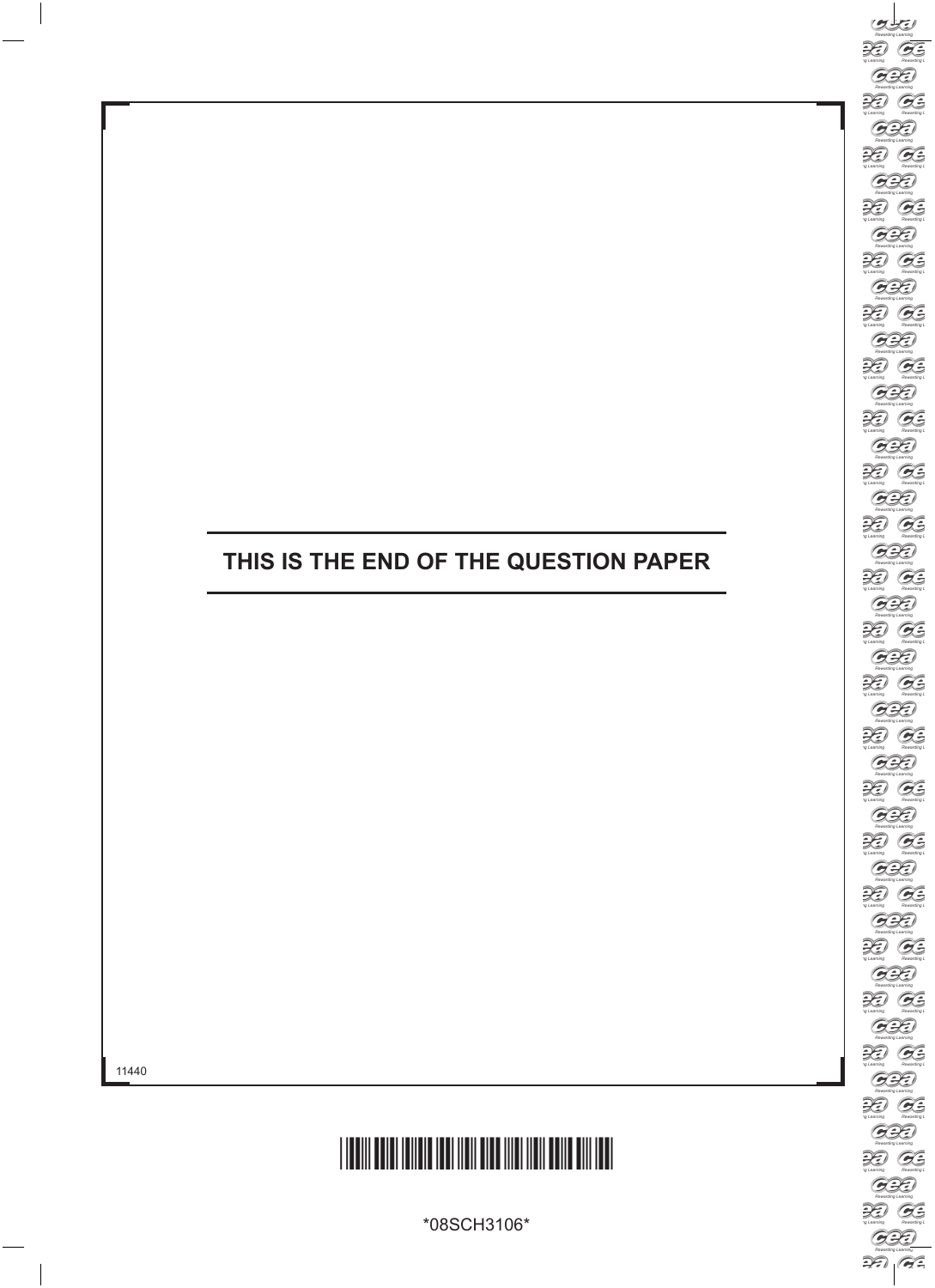## **BLANK PAGE**

### **DO NOT WRITE ON THIS PAGE**

11440



\*08SCH3107\*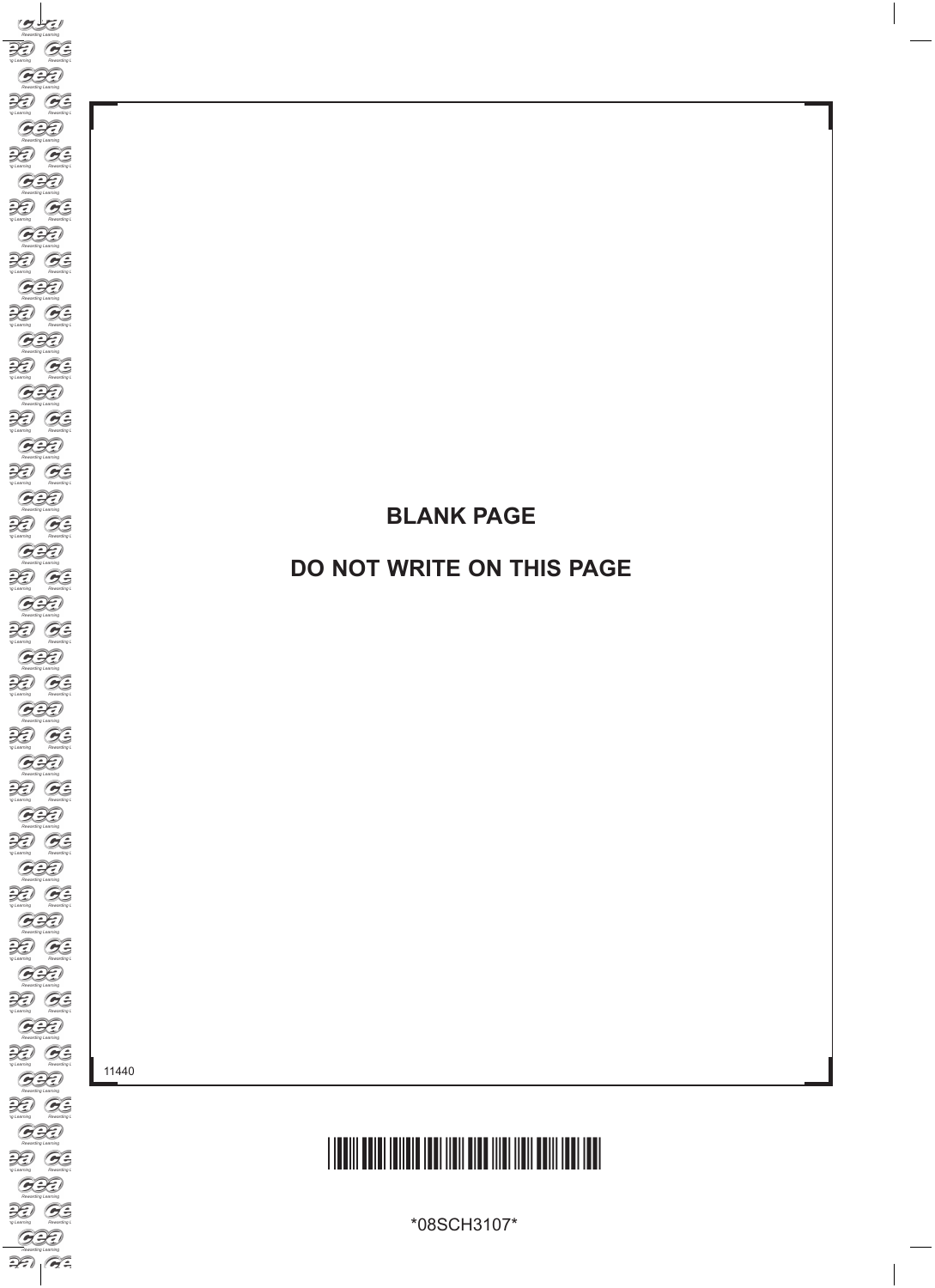#### **DO NOT WRITE ON THIS PAGE**

| <b>For Examiner's</b><br>use only |       |  |
|-----------------------------------|-------|--|
| Question<br><b>Number</b>         | Marks |  |
|                                   |       |  |
| 2                                 |       |  |
| 3                                 |       |  |
| <b>Total</b><br><b>Marks</b>      |       |  |
|                                   |       |  |

**Examiner Number**

Permission to reproduce all copyright material has been applied for. In some cases, efforts to contact copyright holders may have been unsuccessful and CCEA will be happy to rectify any omissions of acknowledgement in future if notified.

235676

## \*08SCH3108\*

\*08SCH3108\*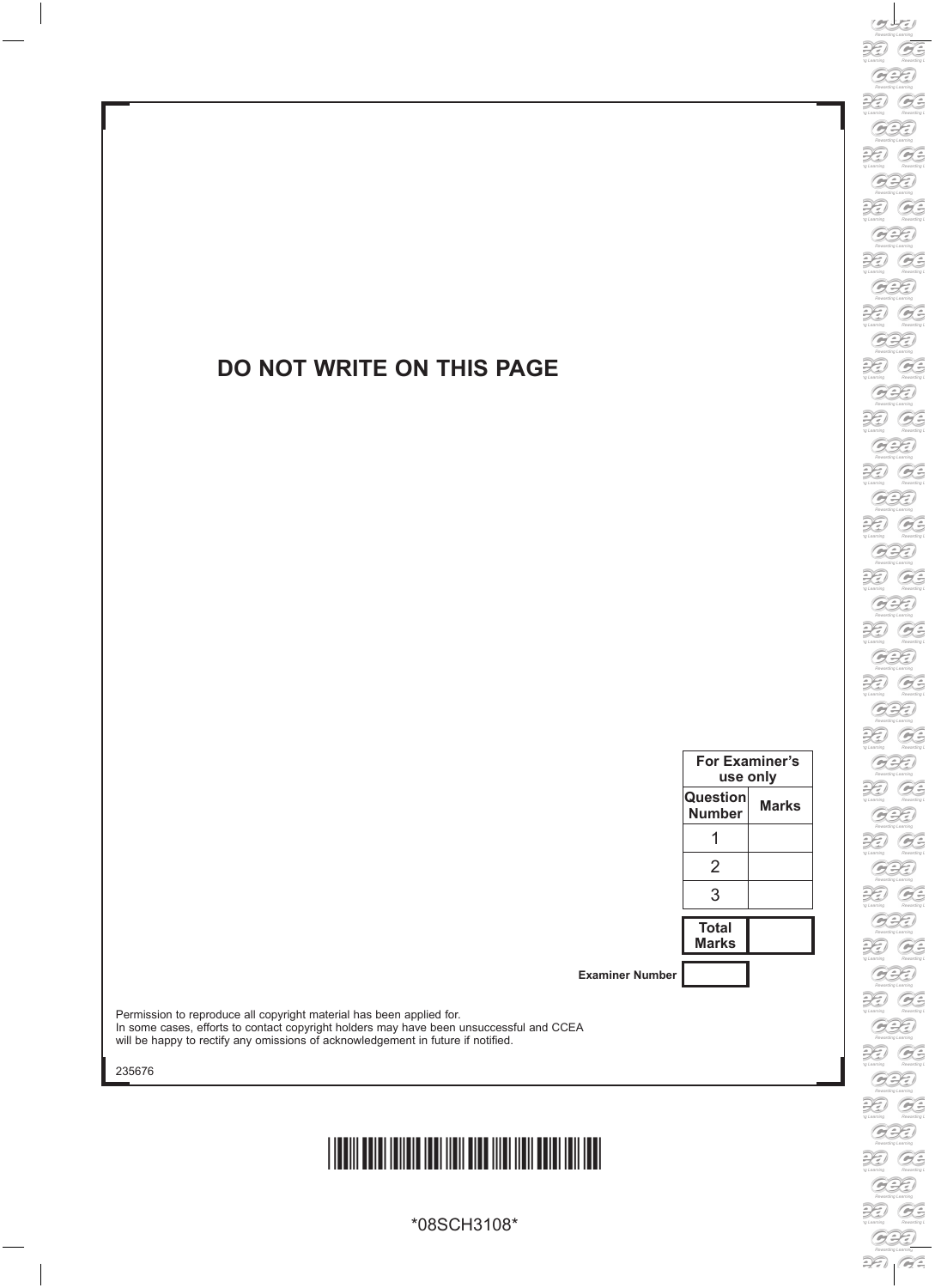

**ADVANCED SUBSIDIARY (AS) General Certificate of Education 2018**

## **Chemistry**

Assessment Unit AS 3 Basic Practical Chemistry Practical Booklet A

**[SCH31]**

**TUESDAY 1 MAY, MORNING**

## **APPARATUS AND MATERIALS LIST**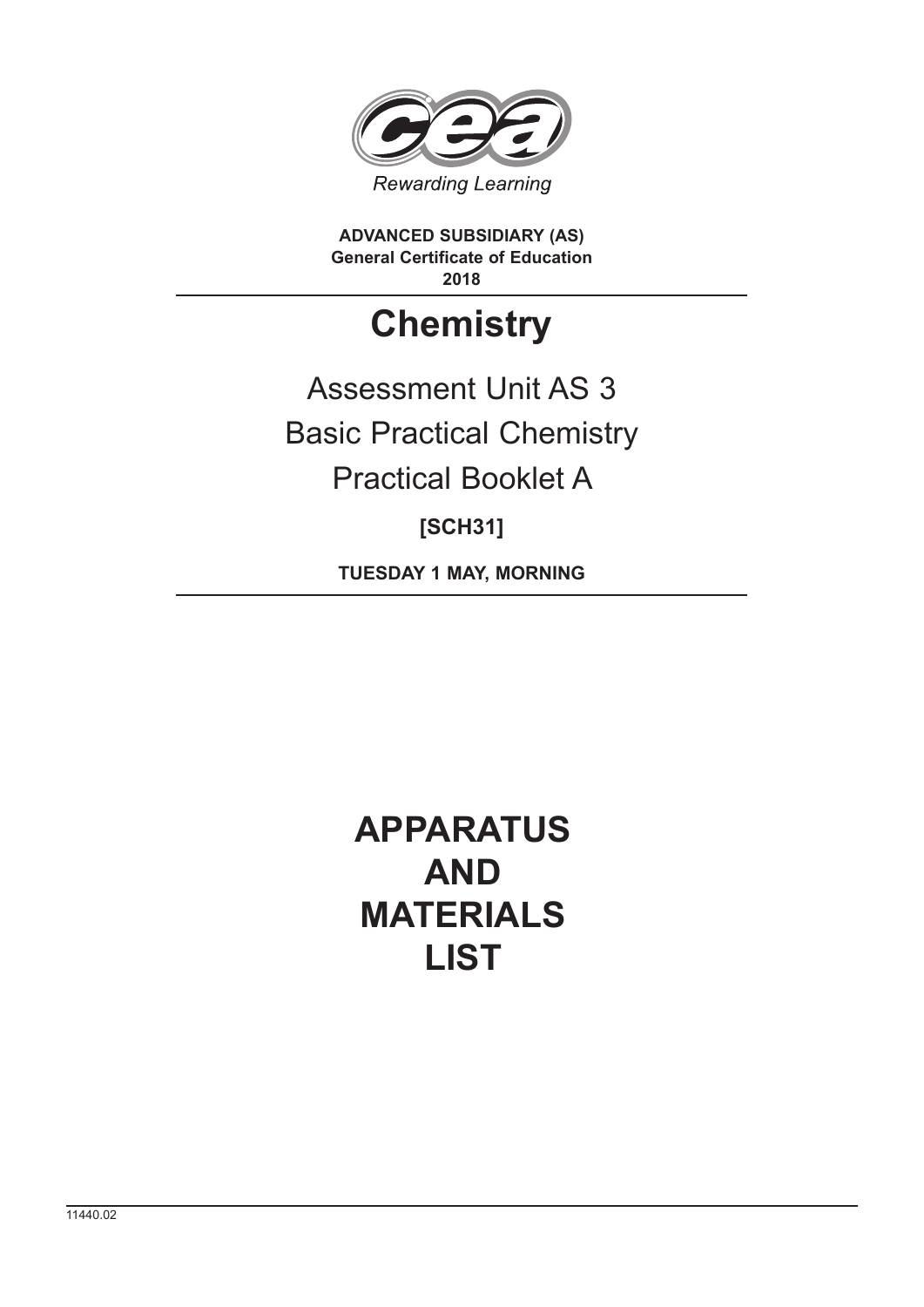#### **Advice for centres**

- All chemicals used should be at least laboratory reagent specification and labelled with appropriate safety symbols, e.g. irritant.
- For centres running multiple sessions candidates for the later session should be supplied with clean, dry glassware. If it is not feasible, then glassware from the first session should be thoroughly washed, rinsed with deionised water and allowed to drain.
- Ensure all chemicals are in date otherwise expected observations may not be seen.
- It is the responsibility of the centre to be cognisant of all health and safety issues and to carry out a thorough risk assessment. Up to date information can be obtained at www.cleapss.org.uk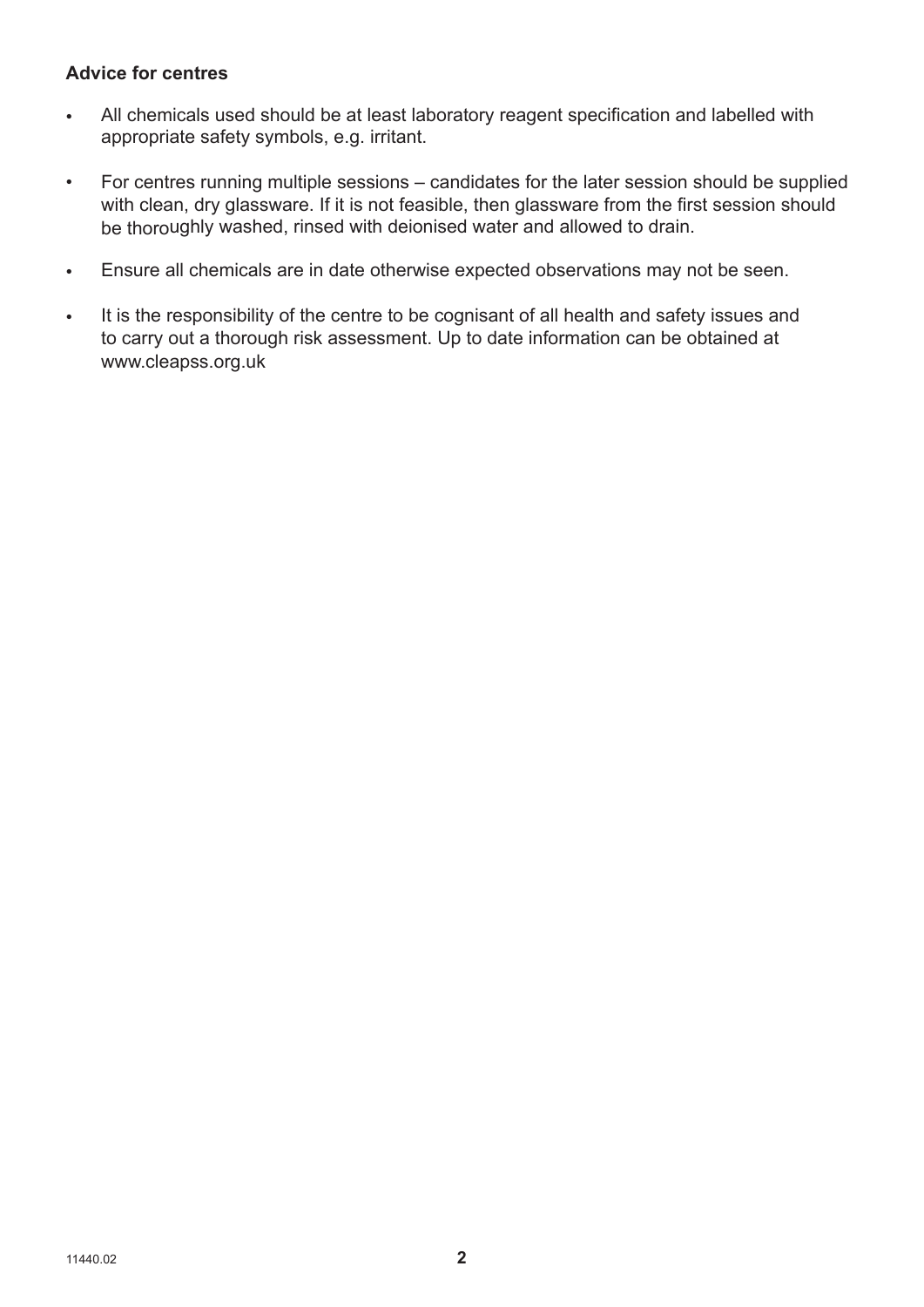#### **Practical Examination**

Each candidate must be supplied with safety goggles or glasses.

#### **Question No. 1**

Each candidate must be supplied with:

- four test tubes
- a test tube rack
- a piece of nichrome wire
- a spatula
- a delivery tube with stopper
- five droppers
- $\cdot$  a 10 cm<sup>3</sup> measuring cylinder
- $a = 100 \text{ cm}^3$  beaker
- stirring rod
- deionised water
- Bunsen burner
- about 2 g of anhydrous sodium carbonate in a 50/100 cm3 beaker labelled **A**.
- about 10 cm<sup>3</sup> of concentrated hydrochloric acid in a stoppered reagent bottle labelled **concentrated hydrochloric acid** and **corrosive**.
- about 10 cm3 of dilute ethanoic acid in a stoppered reagent bottle labelled **ethanoic acid** and **handle with caution**. This solution should be approximately 1 mol dm–3.
- about 10 cm<sup>3</sup> of a saturated solution of calcium hydroxide in a reagent bottle labelled **limewater**. This solution should be saturated.
- about 10 cm<sup>3</sup> of a solution of magnesium sulfate in a reagent bottle/beaker labelled **magnesium sulfate solution**. This solution should be approximately 0.5 mol dm–3.
- about 10 cm<sup>3</sup> of a solution of lead(II) nitrate in a reagent bottle/beaker labelled **lead(II) nitrate solution**. This solution should be approximately 0.01 mol dm–3.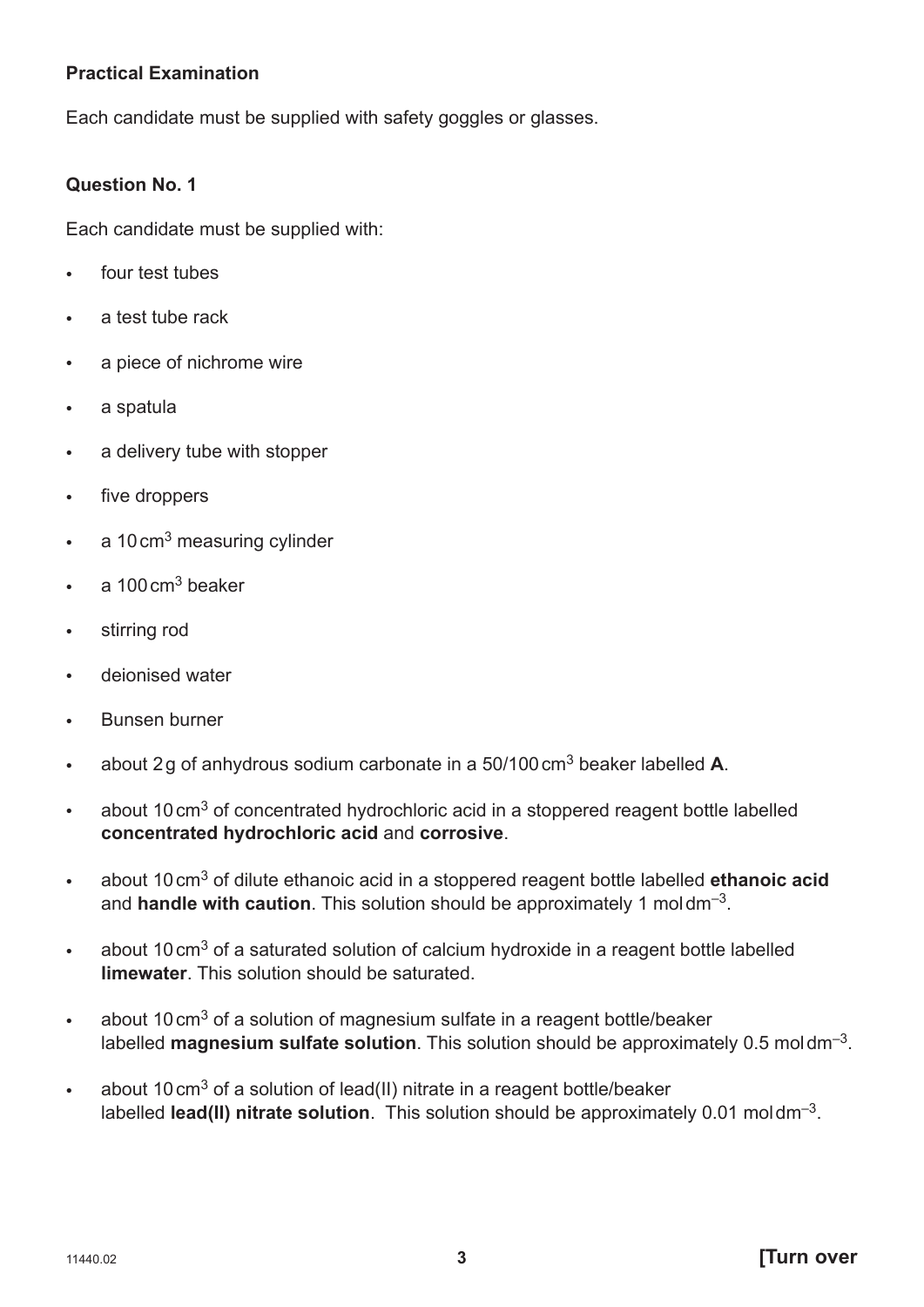#### **Question No. 2**

Each candidate must be supplied with:

- $\cdot$  a 50 cm<sup>3</sup> measuring cylinder
- a polystyrene cup of approximately  $200 \text{ cm}^3$  capacity
- a  $250 \text{ cm}^3$  beaker
- a thermometer,  $-10\degree$ C to 110 °C with 1 °C graduations
- a stopclock/timer
- Approximately 2.5 g of zinc powder in a stoppered bottle, labelled **zinc** and **flammable**
- About 30 cm<sup>3</sup> of copper sulfate solution in a stoppered reagent bottle/beaker, labelled **copper sulfate solution**. This solution should be approximately 0.5 mol dm–3
- filter paper
- $100 \text{ cm}^3$  conical flask
- filter funnel

#### **Question No. 3**

Each candidate must be supplied with:

- six test tubes
- a test tube rack
- six droppers
- about 15 cm3 of hydrochloric acid in a reagent bottle labelled **B** and **handle with caution**. This solution should be approximately 2 moldm<sup>-3</sup>
- about 15 cm3 of deionised water in a reagent bottle/beaker labelled **C**.
- about 15 cm3 of hydrochloric acid in a reagent bottle labelled **D** and **handle with caution**. This solution should be approximately 1 moldm<sup>-3</sup>.
- about 15 cm3 of sodium hydroxide in a reagent bottle labelled **E** and **handle with caution**. This solution should be approximately  $0.1 \text{ mol dm}^{-3}$ .
- four 1 cm lengths of magnesium ribbon.
- a stopclock/timer
- bottle of Universal Indicator solution with dropper and matching pH chart (1–11)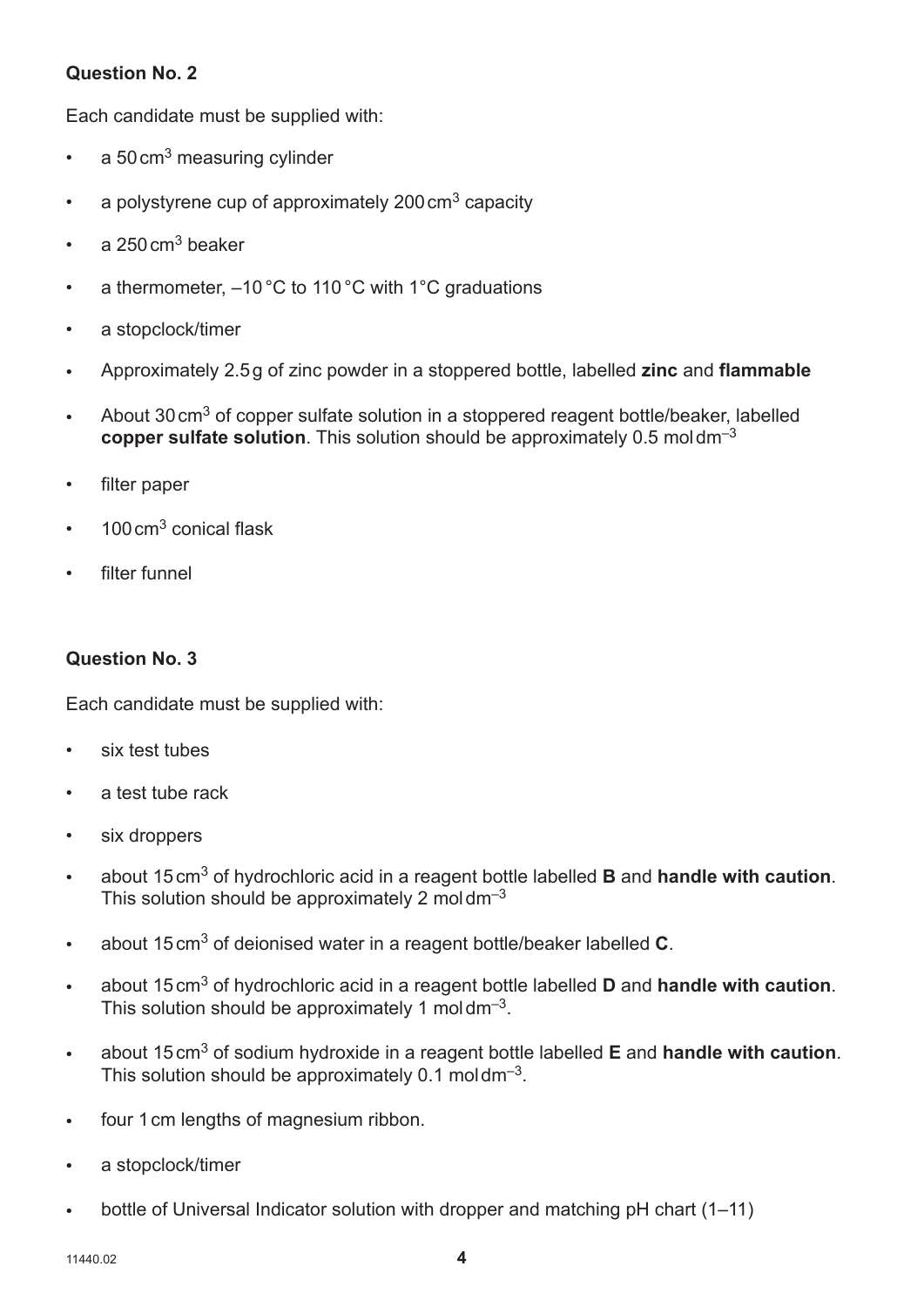

**ADVANCED SUBSIDIARY (AS) General Certificate of Education 2018**

## **Chemistry**

Assessment Unit AS 3

*Practical Assessment*

Practical Booklet A

**[SCH31]**

**TUESDAY 1 MAY**

## **Confidential Instructions to the Supervisor of the Practical Examination**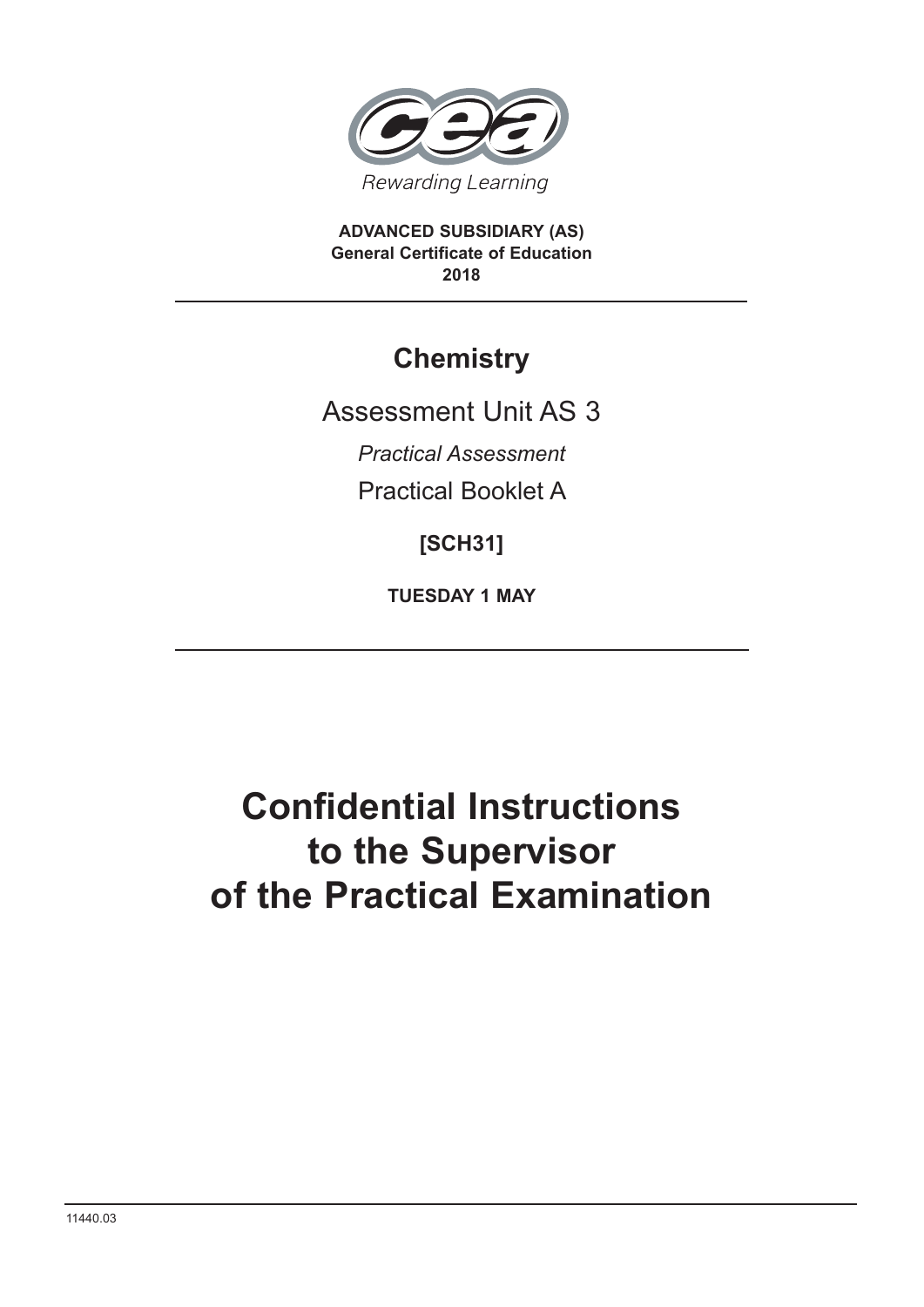#### **INSTRUCTIONS TO THE SUPERVISOR OF THE PRACTICAL EXAMINATION**

#### **General**

- **1.** The instructions contained in this document are for the use of the Supervisor **and are strictly confidential**. Under no circumstances may information concerning apparatus or materials be given before the examination to a candidate or other unauthorised person.
- **2.** In a centre with a large number of candidates it may be necessary for two or more examination sessions to be organised. **It is the responsibility of the schools to ensure that there should be no contact between candidates taking each session.**
- **3.** A suitable laboratory must be reserved for the examination and kept locked throughout the period of preparation. Unauthorised persons not involved in the preparation for the examination must not be allowed to enter. Candidates must not be admitted until the specified time for commencement of the examination.
- **4.** The Supervisor must ensure that the solutions provided for the candidates are of the nature and concentrations specified in the Apparatus and Materials List.
- **5. The Supervisor is to be granted access to the Teacher's Copy of Practical Booklet A on Thursday 26 April 2018.** The Supervisor is asked to check, at the earliest opportunity, that the experiments and tests in the question paper may be completed satisfactorily using the apparatus, materials and solutions that have been assembled. **This question paper must then be returned to safe custody** at the earliest possible moment after the Supervisor has ensured that all is in order. **No access to the question paper should be allowed before 26 April 2018.**
- **6.** Centres may need to carry out multiple sessions to accommodate all their candidates sitting Practical Booklet A in a laboratory. Supervision must take place from 30 minutes after the scheduled starting time of the examination, as set out in the timetable, until the time when the candidate(s) begin(s) their examination(s). This is in order to ensure that there is no contact with other candidates. The centre must appoint a member of staff from the centre to supervise the candidate(s) at all times while he/she is on the premises.
- **7.** All apparatus should be checked before the examination, and there should be an adequate supply of spare apparatus in case of breakages. The Apparatus and Materials List should be regarded as a minimum and there is no objection to candidates being supplied with more than the minimum amount of apparatus and materials.
- **8. Candidates may not use text books and laboratory notes for reference during the examination, and must be informed of this beforehand.**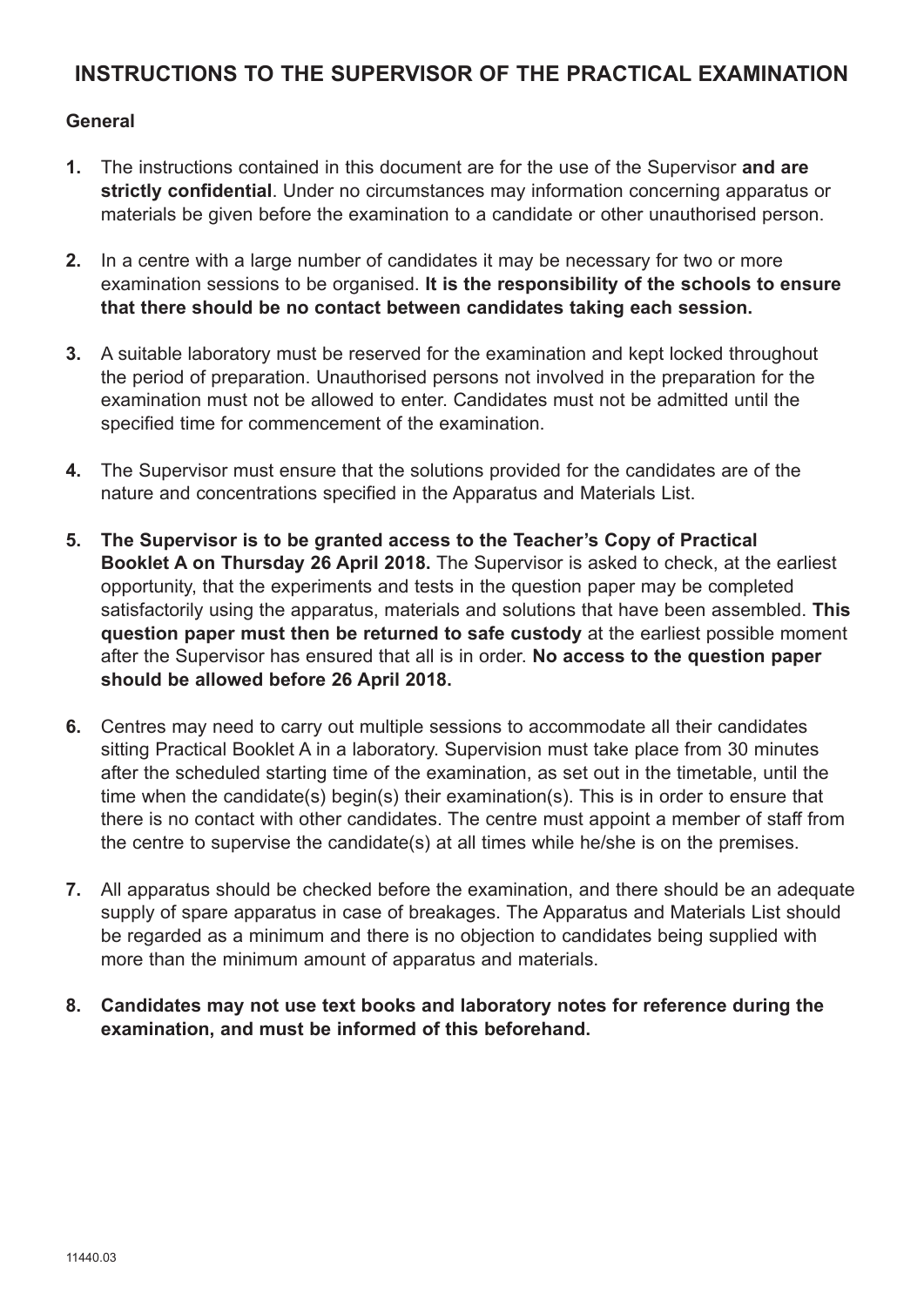- **9.** Clear instructions must be given by the Supervisor to all candidates at the beginning of the examination concerning appropriate safety procedures and precautions. Supervisors are also advised to remind candidates that all substances in the examination must be treated with caution. **Only those tests specified in the question paper should be attempted. Candidates must not attempt any additional confirmatory tests**. Anything spilled on the skin should be washed off immediately with plenty of water. The use of appropriate eye protection is essential.
- **10.** Supervisors are reminded that they may not assist candidates during the examination. However if, in the opinion of the Supervisor, a candidate is about to do something which may endanger him/herself or others, the Supervisor should intervene. A full written report must be sent to CCEA at once.
- **11.** Upon request, a candidate may be given additional quantities of materials (answer paper, reagents and unknowns) without penalty. No notification need be sent to CCEA.
- **12.** The examination room must be cleared of candidates immediately after the examination.
- **13.** No materials will be supplied by CCEA.
- **14.** All JCQ procedures for conducting examinations should be followed for this practical examination including displaying JCQ posters with examination information in the laboratory and removal of mobile phones. Posters should be available from your Examinations Officer.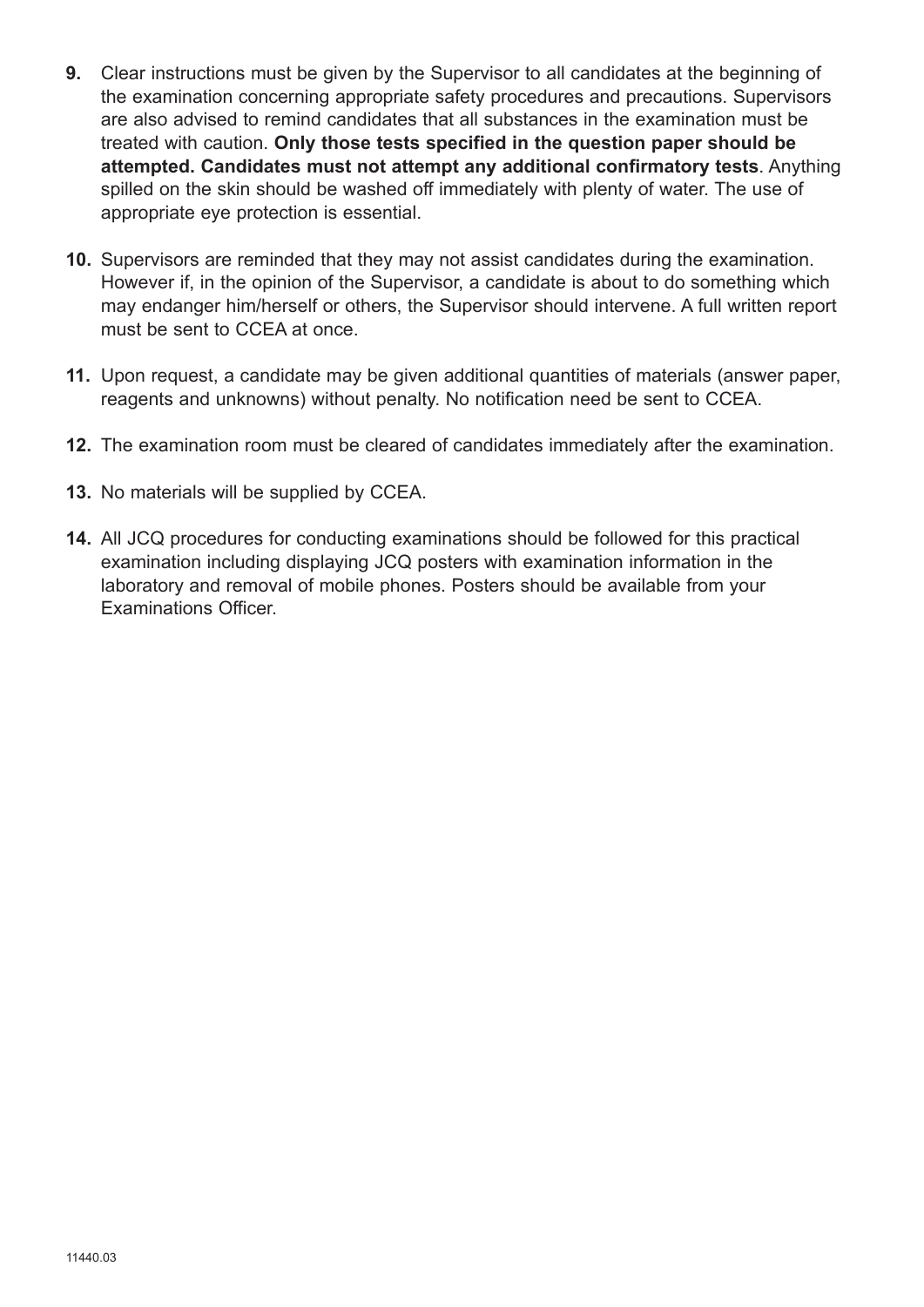#### **Northern Ireland Council for the Curriculum, Examinations and Assessment**

#### **General Certificate of Education**

#### **Advanced Subsidiary**

**Chemistry**

#### **Practical Booklet A**

#### **[SCH31]**

#### **Tuesday 1 May 2018**

This report must be completed by the Supervisor during the examination. The complete report should include all candidates taking this Practical Examination. This Supervisor's Report should be copied and attached to **Each Advice Note** bundle and returned to CCEA in the normal way.

**Comments:** 

Supervisor's Signature . . . . . . . . . . . . . . . . . . Date . . . . . . . . . . .

**Centre Number**

**71**

**Candidate Number**

| <b>Candidate Number</b> |
|-------------------------|
|                         |
|                         |
|                         |
|                         |
|                         |
|                         |
|                         |
|                         |
|                         |
|                         |
|                         |
|                         |
|                         |
|                         |
|                         |
|                         |
|                         |
|                         |
|                         |
|                         |
|                         |
|                         |
|                         |
|                         |
|                         |
|                         |
|                         |
|                         |
|                         |
|                         |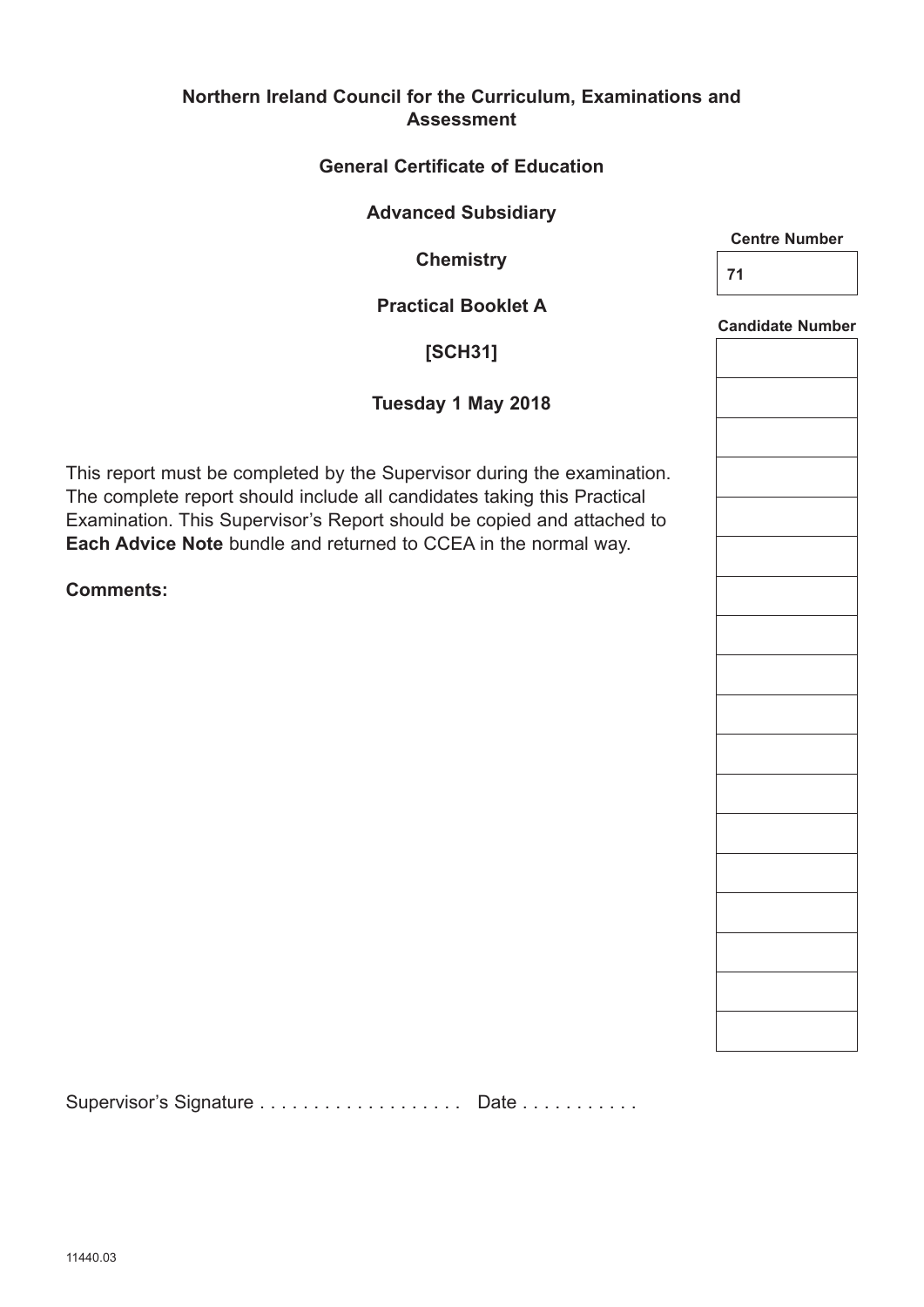## **SOLUBILITY IN COLD WATER OF COMMON SALTS, HYDROXIDES AND OXIDES**

## **Soluble**

All sodium, potassium and ammonium salts

All nitrates

Most chlorides, bromides and iodides

EXCEPT silver and lead chlorides, bromides and iodides

Most sulfates EXCEPT lead and barium sulfates

Calcium sulfate is slightly soluble

## **Insoluble**

| <b>SYMBOLS OF SELECTED IONS</b><br><b>Negative ions</b><br>ons |                  |               |  |
|----------------------------------------------------------------|------------------|---------------|--|
| Symbol                                                         | <b>Name</b>      | <b>Symbol</b> |  |
| NH <sub>4</sub>                                                | <b>Butanoate</b> | $C_1H_1COO$   |  |

Most carbonates

EXCEPT sodium, potassium and ammonium carbonates

Most hydroxides

© CCEA 2017COUNCIL FOR THE CURRICULUM, EXAMINATIONS AND ASSESSMENT 29 Clarendon Road, Clarendon Dock, Belfast BT1 3BG Tel: +44 (0)28 9026 1200 Fax: +44 (0)28 9026 1234 Email: info@ccea.org.uk Web: www.ccea.org.uk



EXCEPT sodium, potassium and ammonium hydroxides

Most oxides

EXCEPT sodium, potassium and calcium oxides which react with water

| <b>Name</b>   | <b>Symbol</b>   |
|---------------|-----------------|
| Ammonium      | NH <sub>4</sub> |
| Chromium(III) | $Cr^{3+}$       |
| Copper(II)    | $Cu2+$          |
| lron(II)      | $Fe2+$          |
| Iron(III)     | $Fe3+$          |
| Lead(II)      | $Pb^{2+}$       |
| Silver        | $Aq^+$          |
| Zinc          | $Zn^{2+}$       |





Hydrogencarbonate

Hydroxide

Methanoate

Propanoate

–

 $\mathsf{H}_{_5}$ COO $^-$ 

 $SO<sub>4</sub><sup>2</sup>$ 

 $SO<sub>3</sub><sup>2</sup>$ 

| <b>Positive ions</b> |               | <b>Negative ions</b> |                              |                 |
|----------------------|---------------|----------------------|------------------------------|-----------------|
| ne                   | <b>Symbol</b> | <b>Name</b>          | <b>Symbol</b>                | <b>Children</b> |
| nium                 | $NH4+$        | <b>Butanoate</b>     | $C_3H_7COO^{-1}$             |                 |
| dm(III)              | $Cr^{3+}$     | Carbonate            | CO <sub>3</sub> <sup>2</sup> |                 |
| er(II)               | $Cu2+$        | Dichromate           | $Cr_2O_7^{2-}$               |                 |
| (  )                 | $Fe2+$        | Ethanoate            | $CH3COO-$                    |                 |

–

Sulfate

Sulfite

Nitrate NO<sub>3</sub>

| ♦ |   |
|---|---|
|   | s |
|   |   |
|   |   |
|   |   |
|   |   |
|   |   |
|   |   |
|   |   |

 $HCO<sub>3</sub>$ 

For fi rst teaching from September 2017

## **Data Leafl etIncluding the Periodic Table of the Elements**

For the use of candidates taking Science: Chemistry, Science: Double Awardor Science: Single Award

**Copies must be free from notes or additions of any kind. No other type of data booklet or information sheet is authorised for use in the examinations**

# **gcse examinations chemistry**